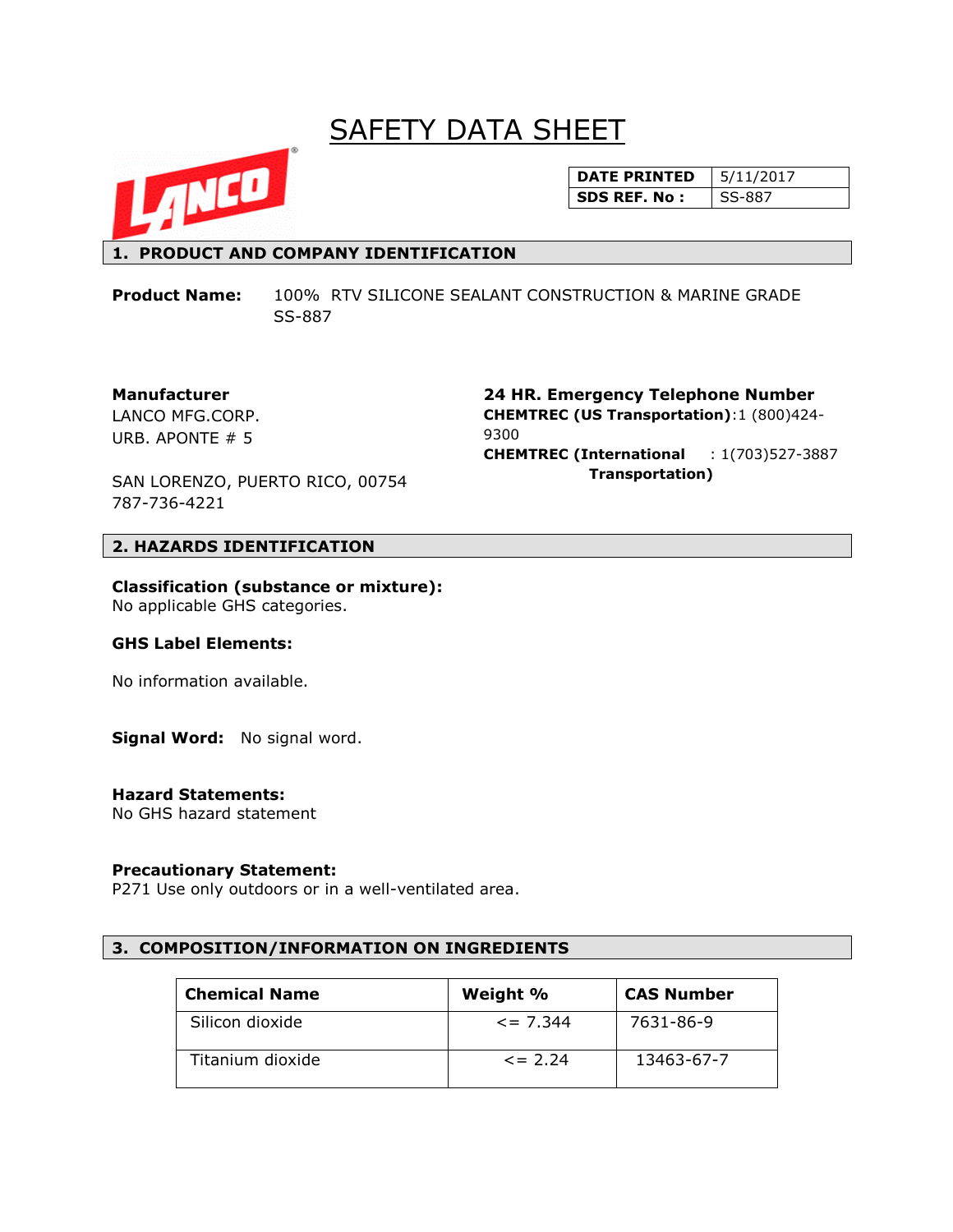| *Aluminium   | $\le$ = 1.575  | 7429-90-5 |
|--------------|----------------|-----------|
| Carbon black | $\leq$ = 0.455 | 1333-86-4 |

\* Toxic chemical subject to the reporting requirements of section 313 of Title III and of 40 CFR 372.

## **4. FIRST AID MEASURES**

**Eyes:** In case of eye contact, flush with large amount of water for at least 15 minutes. Get medical assistant.

**Skin:** Immediately wash skin with soap and plenty of water. Get medical attention if irritation develops or persist.

**Ingestion:** Do not induce vomiting. Call a physician or poison control center immediately. Never give anything by mouth to an unconscious person.

**Inhalation:** If affected, remove from exposure. Restore breathing. Keep warm and quiet.

**Notes To Physician:** Treat symptomatically.

#### **5. FIREFIGHTING MEASURES**

**Suitable Extinguishing Media:** Carbone Dioxide(CO2), Dry Chemical, Alcohol-resistant Foam, Water spray.

**Unsuitable Extinguishing Media:** None Known.

**Specific Hazard In Case Of Fire:** Closed containers may explode when exposed to extreme heat. Vapor may form explosive mixture with air. No unusual fire or explosion hazard noted. keep containers closed when not in use.

**Special Protective Equipment And Precaution For Fire Fighters:** Fire-fighters should wear appropriate protective equipment and self-contained breathing apparatus should be used. Water may be used to cool closed containers to prevent pressure build-up an possible auto-ignition or explosion when exposed to extreme heat.

## **6. ACCIDENTAL RELEASE MEASURES**

**Personal Precautions:** Avoid contact with skin, eyes and clothing. Ensure adequate ventilation.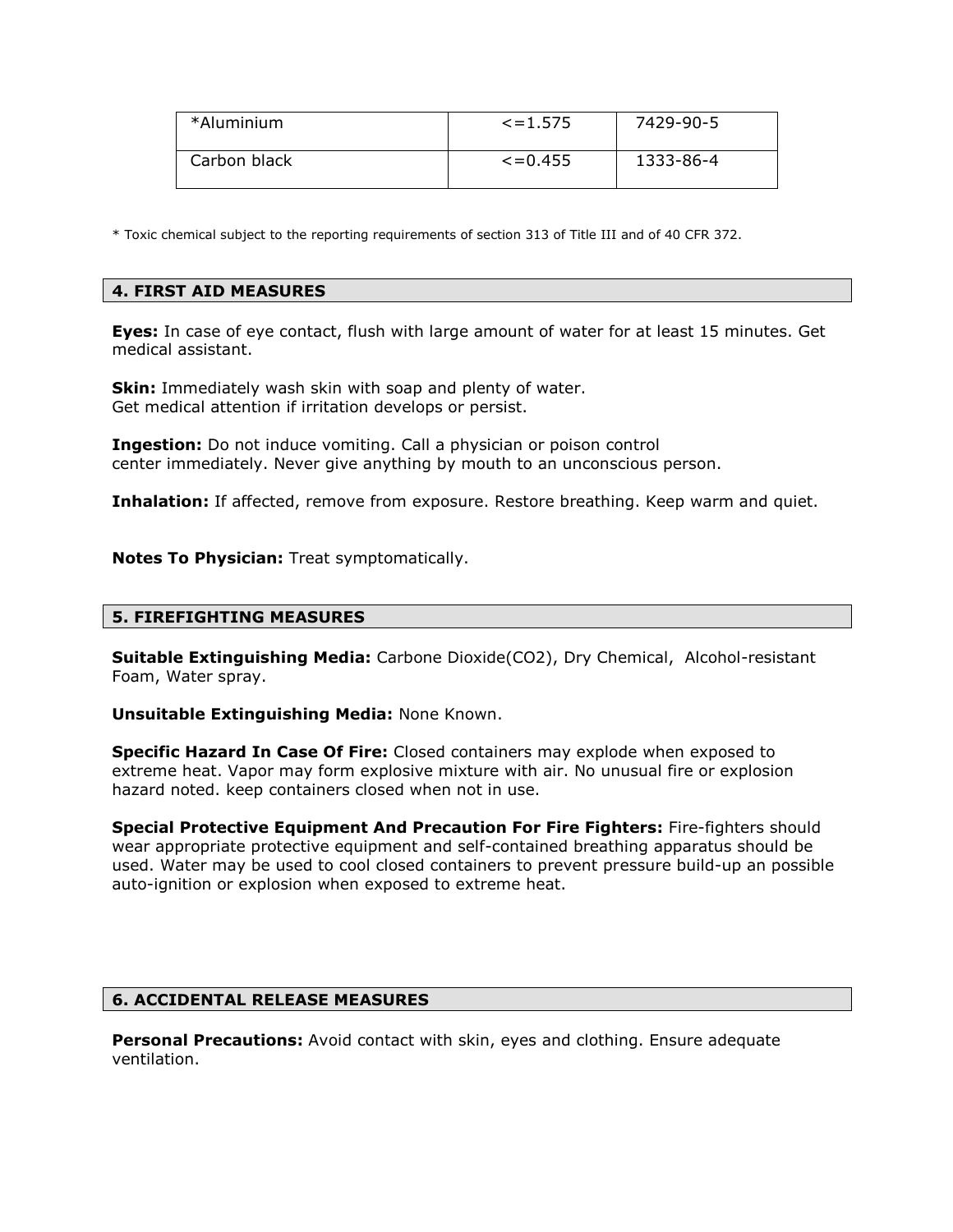**Environmental Precautions:** Discharge into the environment must be avoided. Prevent further leakage or spillage if safe to do so. Retain and dispose of contaminated wash water. Local authorities should be advised if significant spillages cannot be contained.

**Method And Materials For Containment And Cleaning Up:** Eliminate ignition source, provide good ventilation, dike spill area and add absorbent earth or sawdust to spilled liquid. Thoroughly wet with water and mix.

Collect absorbent/absorbent water/spilled liquid mixture into metal containers and add enough water to cover. Consult local state and federal hazardous regulation before disposing into approved hazardous waste landfills. Obey relevant law.

#### **7. HANDLING AND STORAGE**

**Precaution For Safe Handling:** Do not get on skin or clothing. Do not swallow. Do not get in eyes. Handle in accordance with good industrial hygiene and safety practice. Keep away from water. Protect from moisture. Take care to prevent spills, waste and minimize release to the environment.

**Conditions For Safe Storage, Including Incompatibilities:** Handle containers carefully to prevent damage and spillage. Incompatible materials: Alkaline materials, strong acid and oxidizing materials.

Store in original containers at temperatures between 5  $^{\circ}$ C and 25  $^{\circ}$ C. Keep away from heat, sparks and open flame. Protect from freezing and direct sunlight. Keep containers tightly closed.

Ensure that waste and contaminated materials are collected and removed from the work area as soon as possible in a suitably labeled container.

#### **8. EXPOSURE CONTROLS\PERSONAL PROTECTION**

#### **Exposure Limits**

| <b>Components</b> | <b>CAS</b> | Limits                                            |
|-------------------|------------|---------------------------------------------------|
| Silicon dioxide   | 7631-86-9  | TWA(DUST)(OSHA Z-3)                               |
|                   |            | 20 Million particles per cubic foot silica        |
|                   |            | TWA(DUST)(OSHA Z-3)                               |
|                   |            | 80 mg/m <sup>3</sup> / % SiO2 (silica)            |
|                   |            | TWA (NIOSH REL) 6 mg/m <sup>3</sup> (Silica)      |
| Titanium dioxide  | 13463-67-7 | TWA (Total Dust) 15 mg/m <sup>3</sup> OSHA Z-1    |
|                   |            | TWA 10 mg/m <sup>3</sup> (Titanium dioxide) ACGIH |
|                   |            |                                                   |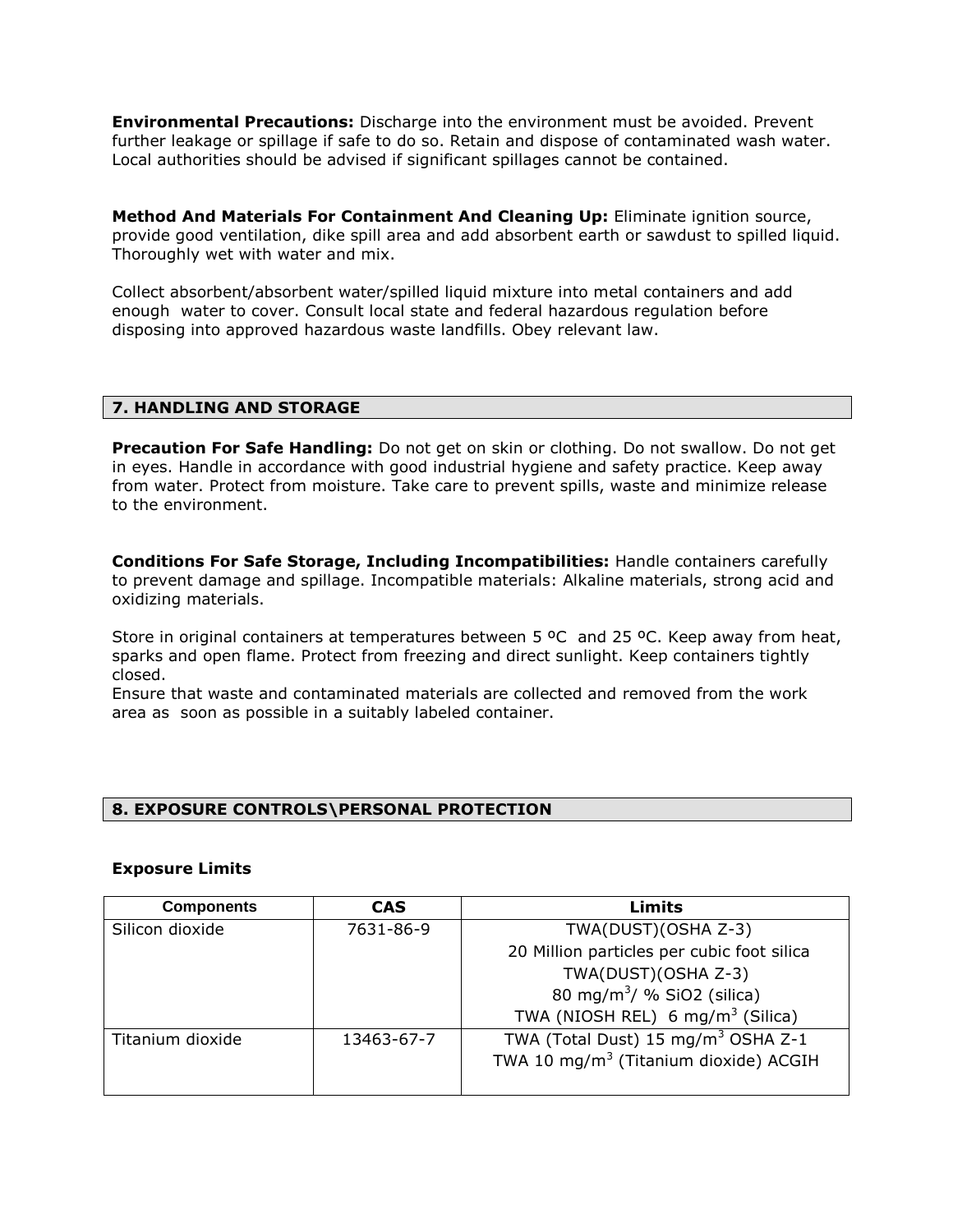| Aluminium    | 7429-90-5 | TWA (respirable) 5 mg/m <sup>3</sup> NIOSH REL<br>TWA (Total) 10 mg/m <sup>3</sup> NIOSH REL<br>TWA (total dust) 15 mg/m <sup>3</sup> (Aluminum) OSHA<br>$7 - 1$<br>TWA (respirable fraction) 5 mg/m <sup>3</sup> OSHA Z-1<br>TWA (pyropowders) 5 mg/m <sup>3</sup> (Aluminum)<br><b>ACGIH</b> |
|--------------|-----------|------------------------------------------------------------------------------------------------------------------------------------------------------------------------------------------------------------------------------------------------------------------------------------------------|
| Carbon black | 1333-86-4 | TWA 3.5 $mg/m3$ NIOSH REL<br>TWA 3.5 mg/m <sup>3</sup> OSHA Z-1<br>TWA (Inhalable fraction) 3 mg/m <sup>3</sup> ACGIH                                                                                                                                                                          |

**These substance(s) are inextricably bound in the product and therefore do not contribute to a dust inhalation hazard:** Silicon dioxide, Titanium dioxide and Carbon black.

**Engineering Controls:** Use appropriate engineering control such as process enclosures, local exhaust ventilation, or other engineering controls to control airborne levels below recommended exposure limits. Good general ventilation should be sufficient to control airborne levels. Where such system are not effective wear suitable personal protective equipment, which performs satisfactorily and meet OSHA or other recognized standards. Consult with local procedures for selection, training, inspection and maintenance of the personal protective equipment.

#### **Personal Protective Equipment:**

**Respiratory Protection:** In case of insufficient ventilation wear suitable respiratory equipment.

**Eyes Protection:** Safety glasses with side-shields.

**Skin Protection:** Chemical -resistance gloves and chemical goggles, face-shield and synthetic apron or coveralls should deb used to prevent contact with eyes, skin or clothing.

**Work Hygienic Practices:** Ensure shower and eyewash station are available. Use good personal hygiene practices. Wash hand before eating, drinking. Promptly remove soiled clothing and wash thoroughly before reuse.

#### **Other Use Precautions:** None

**Comments:** No information available.

#### **9. PHYSICAL AND CHEMICAL PROPERTIES**

**Physical State:** Paste

**Color:** White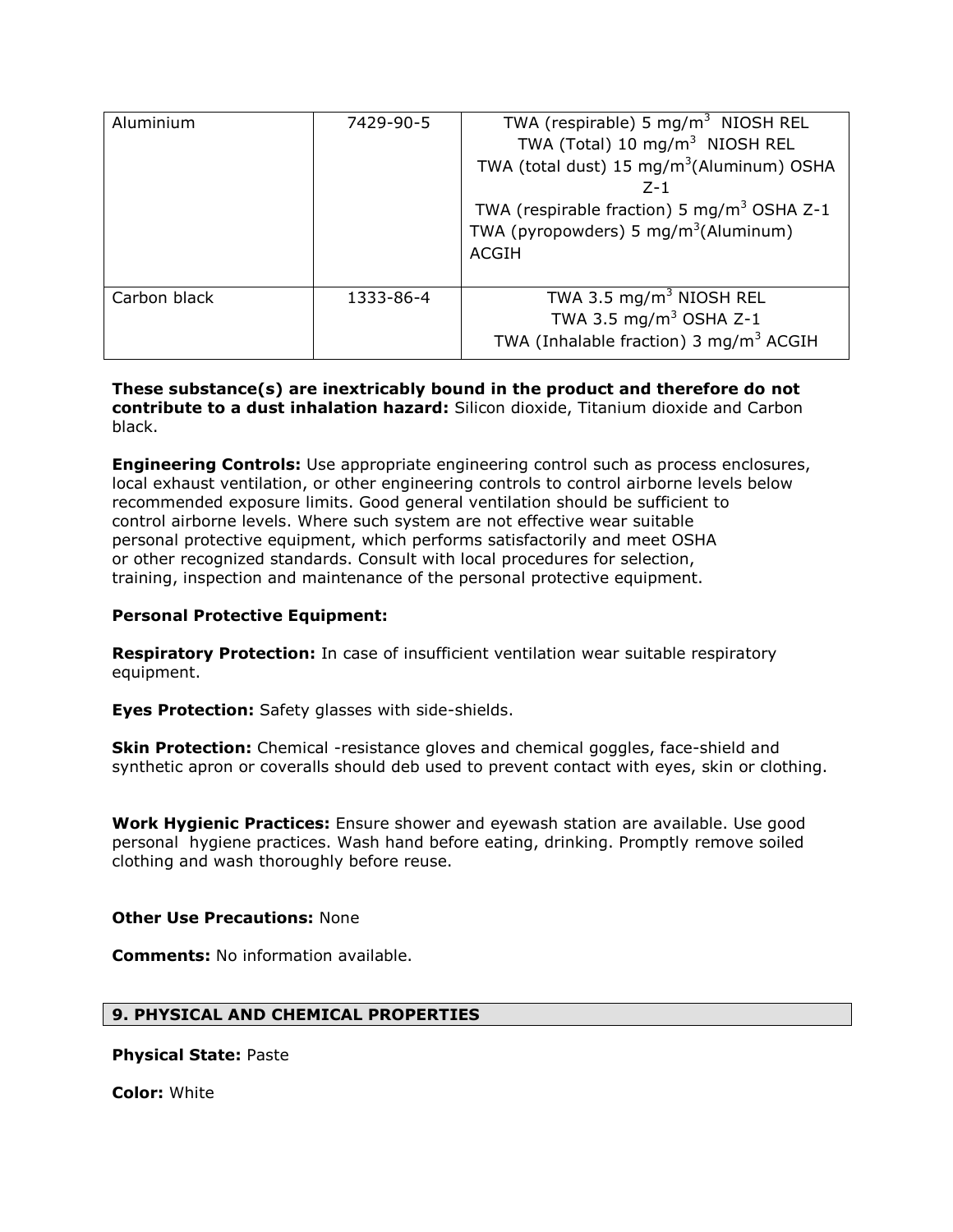**Flash Point And Method: >100°C Closed Cup Auto-Ignition Temperature:** Not data available **Boiling Point/Range:** Not applicable **Melting Point:** Not data available **Vapor Pressure:** Not applicable **Vapor Density:** No data available **Solubility in Water:**No data available **Odor:** Acetic Acid **Upper /Lower Flammable Limits:** No data available **Relative Density (g/cm3):** 1.007 **Evaporation Rate:** Not applicable **Flammability (Solids, Gas):** Not classified as a flammability hazard **Partition Coefficient:** Not available **pH:** Not applicable

**Decomposition Temperature:** Not available

**Coating VOC (gm/l):** Not applicable

**Material VOC (gm/l):** Not applicable

## **10. STABILITY AND REACTIVITY**

**Chemical Stability:** Stable under normal conditions.

**Possibility Of Hazardous Reactions:** Use at elevated temperatures may form highly hazardous compounds. Can react with strong oxidizing agents. Acetic acid is formed upon contact with water or humid air. When heated to temperatures above 150°C (300°F) in the presence of air, trace quantities of formaldehyde may be released. Adequate ventilation is required. See OSHA formaldehyde standard, 29CFR 1910.1048 Hazardous decomposition products will be formed at elevated temperatures.

**Conditions To Avoid:** Exposure to moisture.

**Materials To Avoid:** Keep away from the following materials to prevent strong exothermic reaction: oxidizing agents, strong alkalis, strong acids, water.

**Hazardous Decomposition Products:** Decomposition products may include the following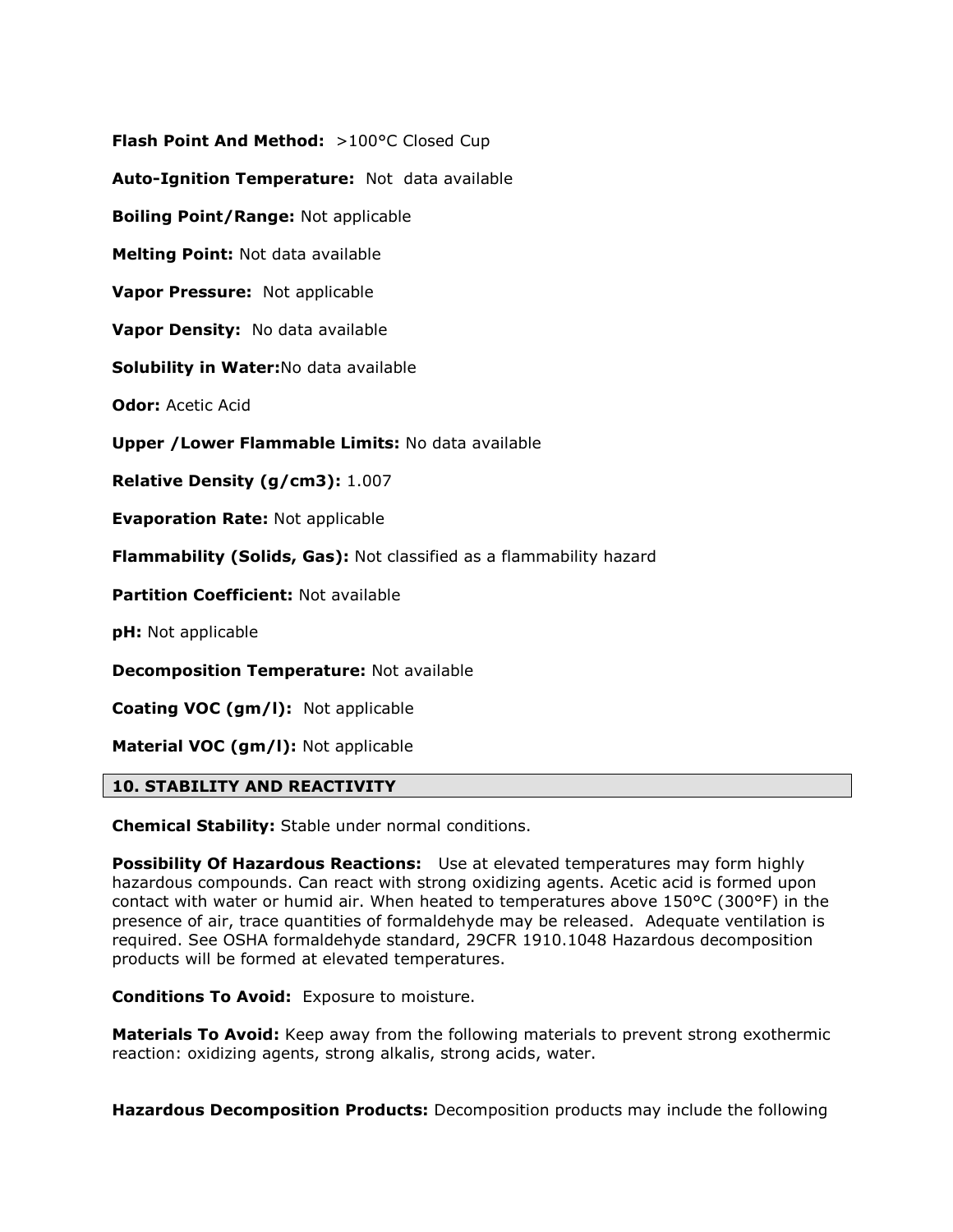materials: Thermal decomposition: Formaldehyde.

# **11. TOXICOLOGICAL INFORMATION**

**Signs And Symptoms Of Overexposure:** No information available.

#### **Acute Effects:**

**Eye Contact:** Cause serious eyes irritation.

**Skin Contact:** Substance may cause slight skin irritation. Prolonged or repeated contact may cause skin irritation. Allergic reactions are possible.

**Inhalation:** Harmful if inhaled. High vapor concentration is irritating to the eyes, nose, throat and lungs. Prolonged or excessive inhalation may cause respiratory tract irritation.

**Ingestion:** Aspiration hazard if swallowed; can enter lungs and cause damage. Harmful if swallowed.

**Target Organ:** No information available.

**Chronic Effects:** No information available.

**Toxicity Values:** The acute effects of this product have not been tested. Data on individual components are tabulated below.

#### **TOXICOLOGICAL INFORMATION**

| Silicon dioxide (7631-86-9)   |                                |
|-------------------------------|--------------------------------|
| LD50 Rat oral                 | $>3,300$ mg/kg                 |
| LC50 Rat inhalation           | $>2.08$ mg/l, 4hrs, dust mist  |
| LD50 Rabbit Dermal            | $>5,000$ mg/kg                 |
| Titanium dioxide (13463-67-7) |                                |
| LD50 Rat Oral                 | >5,000 mg/kg                   |
| LC50 Rat inhalation           | $>6.82$ mg/l, 4 hrs, dust mist |
| Aluminium (7429-90-5)         |                                |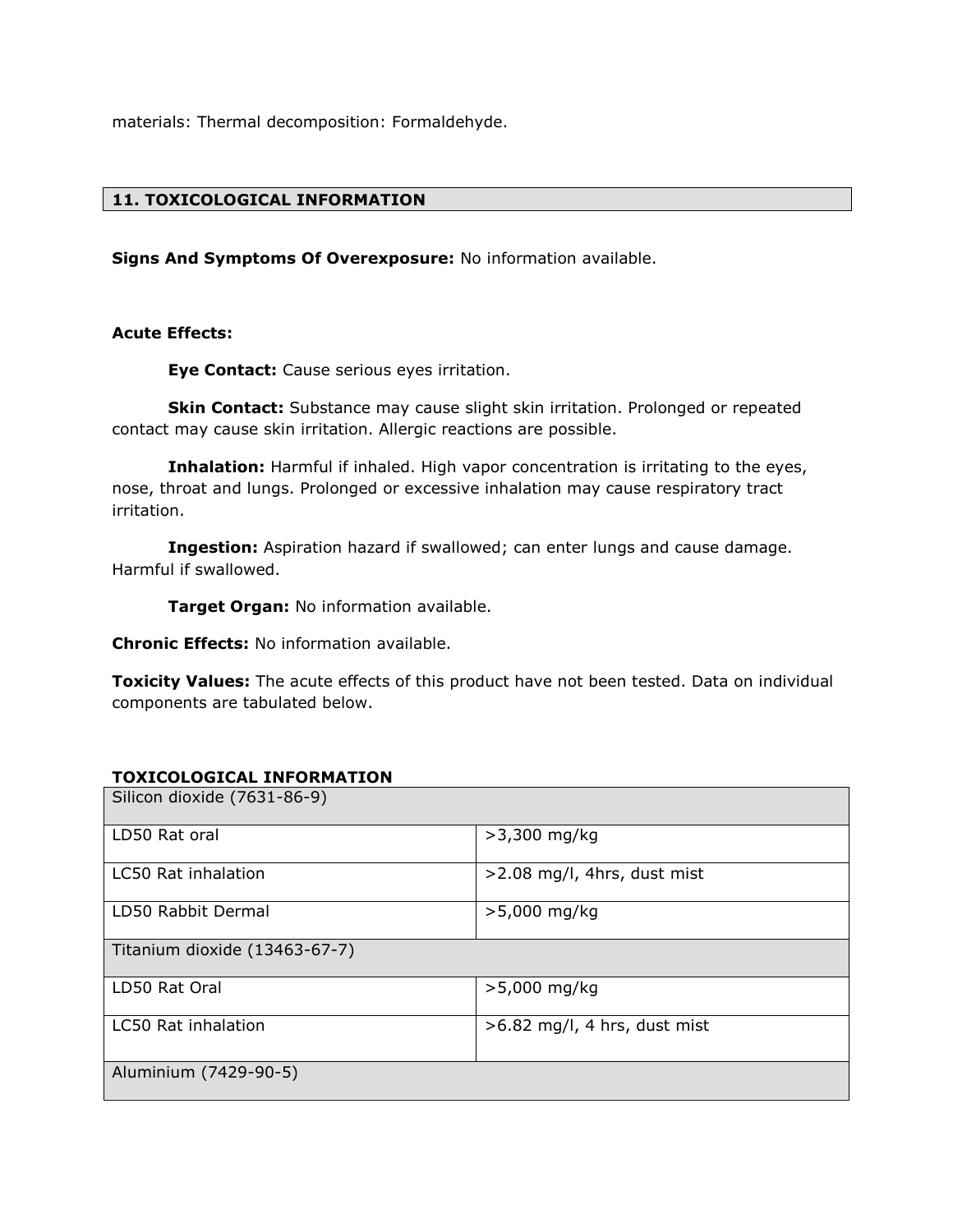| LD50 Rat Oral              | $>5,000$ mg/kg                   |
|----------------------------|----------------------------------|
| LC50 Rat inhalation        | $>0.888$ mg/l, 4hrs, dust mist   |
| Carbon Black (1333-86-4)   |                                  |
| LD50 Rat Oral              | $>5,000$ mg/kg                   |
| <b>LC50 Rat inhalation</b> | $>0.0046$ mg/l, 4 hrs, dust mist |
| LD50 Rabbit Dermal         | $>3,000$ mg/kg                   |

**CARCINOGENICITY:** Not classified based on available information.

## **Ingredients:**

## **Titanium dioxide:**

**Species:** Rat, **Application Route:** Inhalation, **Exposure time:** 24 Months, **Method:** OECD Test Guideline 453, **Result:** Positive, **Remark:** The mechanism or mode of action may not be relevant in humans. These substances are inextricably bound in the product and therefore do not contribute to a dust inhalation hazard.

## **Aluminium:**

**Species: Rat**, **Application Route:** Inhalation, **Exposure time:** 86 Weeks, **Result:**  Negative

**IARC:** Group 2B: Possibly carcinogenic to humans: Titanium dioxide 13463-67-7 and Carbon Black 1333-86-4.

**OSHA:** No ingredients of this product present at levels greater than or equal to 0.1% on OSHA's list of regulated carcinogens.

**NTP:** No ingredients of this product present at levels greater than or equal to 0.1% is identified as a known or anticipated carcinogen by NTP.

## **12. ECOLOGICAL INFORMATION**

**Persistence And Degradability:** No information available.

**Bio-Accumulative Potential**: No information available.

**Mobility In Soil:** No information available.

**Other Adverse Effects: No information available.**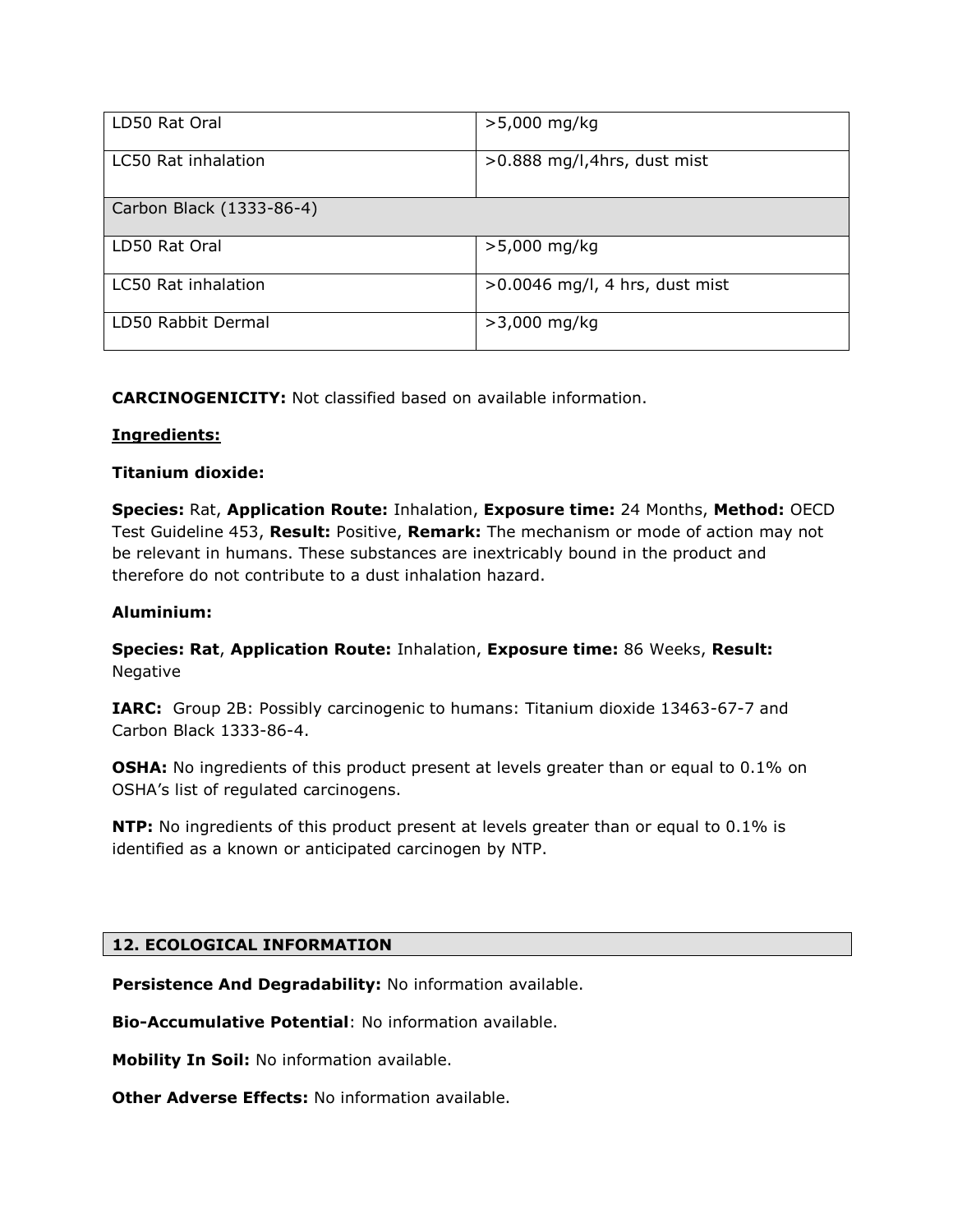# **Eco-toxicological Other Information:** No information available.

# **ECOLOGICAL INFORMATION**

| Titanium dioxide (13463-67-7)                                |                                                  |
|--------------------------------------------------------------|--------------------------------------------------|
| LC50 Fish (Oncorhynchus mykiss (rainbow<br>trout))           | >100 mg/l,96 hrs., OECD Test Guideline<br>203    |
| EC50 Daphnia (Daphnia magna (Water Flea)                     | $>100$ mg/l, 48 hrs., OECD Test<br>Guideline 202 |
| EC50 Algae (Skeletonema costatum (marine<br>diatom))         | >10,000 mg/l, 72 hrs                             |
| EC50 microorganisms                                          | >1,000 mg/l, 3 hrs., OECD Test Guideline<br>209  |
| Aluminium (7429-90-5)                                        |                                                  |
| LC50 Fish NOEC (Salmo trutta (brown trout))                  | >80µg/l, 96 hrs., OECD Test Guideline203         |
| NOEC Daphnia and invertebrated (Daphnia sp.<br>(Water Flea)) | >0.135 mg/l,48hrs.,OECD Test Guideline<br>202    |
| Carbon Black (1333-86-4)                                     |                                                  |
| LC0 Fish (Danio rerio (zebra fish))                          | 1,000 mg/l, 96 hrs., OECD Test Guideline<br>203  |
| EC50 Daphnia (Daphnia magna (Water Flea))                    | >5,600 mg/l, 24hrs., OECD Test<br>Guideline 202  |
| NOEC Algae (Desmodesmus subspicatus(Green<br>algae))         | 10,000 mg/l, 72 hrs., OECD Test Guideline<br>201 |

# **13. DISPOSAL CONSIDERATIONS**

**Disposal Method:** Consult with the US EPA Guidelines listed in 40 CFR Part 261.3 for the classifications of hazardous waste prior to disposal. Furthermore, consult with your state and local waste requirements or guidelines, if applicable, to ensure compliance. Arrange disposal in accordance to the EPA and /or state and local guidelines.

## **14. TRANSPORT INFORMATION**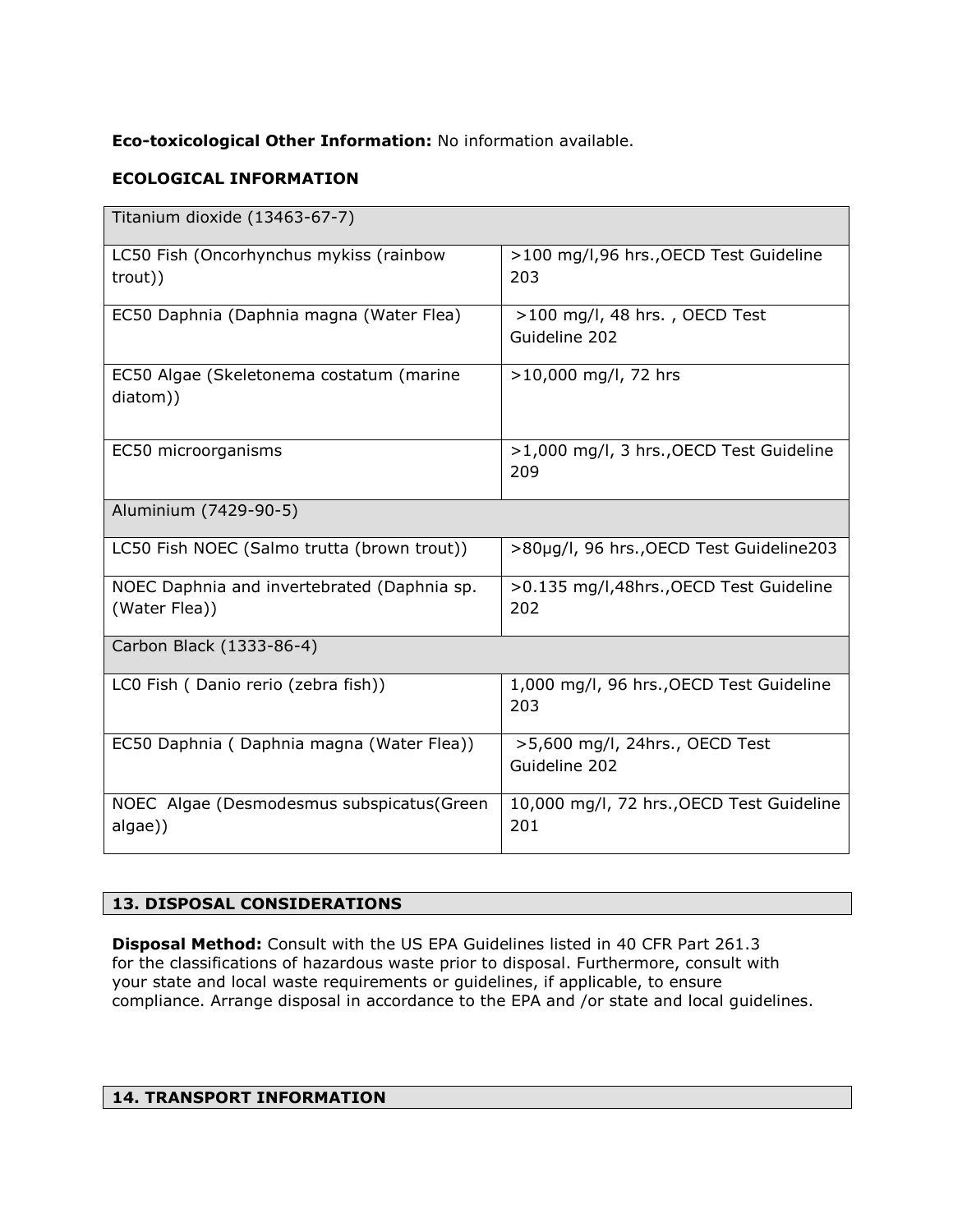|                                          | <b>DOT</b>    | <b>IMDG</b>   | AIR (IATA)    |
|------------------------------------------|---------------|---------------|---------------|
| <b>UN Number</b>                         | Not Regulated | Not Regulated | Not Regulated |
| <b>UN Proper Shipping</b><br><b>Name</b> | Not Regulated | Not Regulated | Not Regulated |
|                                          |               |               |               |
| <b>Hazard Class</b>                      | Not Regulated | Not Regulated | Not Regulated |
| <b>Packing Group</b>                     | Not Regulated | Not Regulated | Not Regulated |
| <b>Environmental</b>                     | Not Regulated | Not Regulated | Not Regulated |
| Hazard                                   |               |               |               |
| <b>Marine Pollutant</b>                  | No            | No            | No            |
| (Y/N)                                    |               |               |               |

## **15. REGULATORY INFORMATION**

#### **U.S. Regulations:**

## **U.S. SARA TITLE III (SUPERFUND AMENDMENTS AND REAUTHORIZATION ACT)**

 **311/312 Hazard Categories:** Hazardous Information **Fire:** No **Pressure Generating:** No **Reactivity:** No **Acute:** No **Chronic:** No

**313 Reportable Ingredients:** The following components are subject to reporting levels established by SARA Title III, Section 313 is :

| <b>Chemical Name</b> | Weight %      | <b>CAS Number</b> |
|----------------------|---------------|-------------------|
| *Aluminium           | $\le$ = 1.575 | 7429-90-5         |

#### **302/304 Emergency Planning**

#### **Sara 304 Extremely Hazardous Substances Reportable Quantity:**

This material does not contain any components with a section 304 EHS RQ.

#### **Emergency Plan:** No

**State Regulations:** No

**Other Govt. Regulations:** No

**16. OTHER INFORMATION**

| <b>HMIS RATING</b> |  |
|--------------------|--|
| Health:            |  |
| Flammability:      |  |

**NFPA CODES**